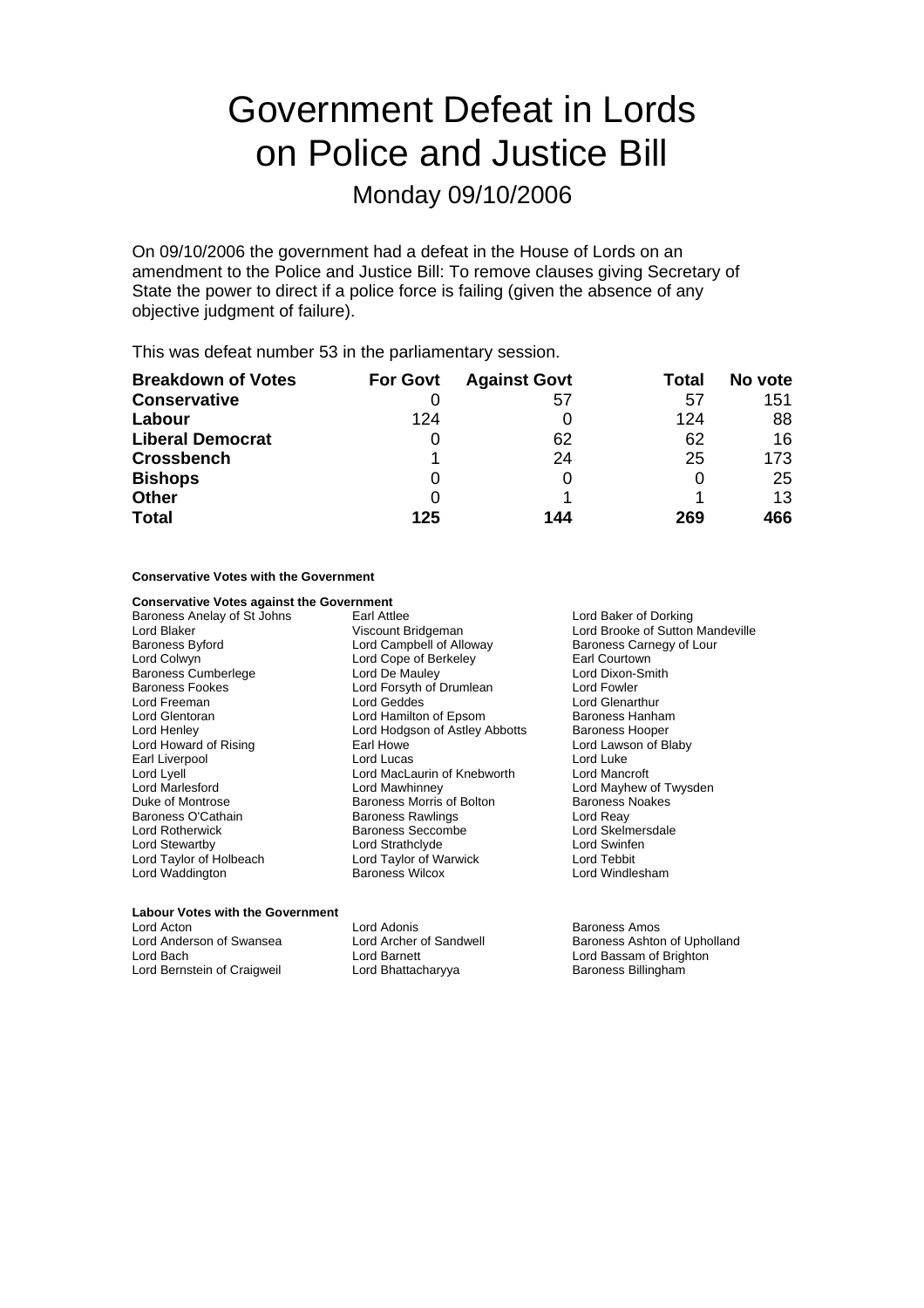Lord Drayson<br>
Lord Evans of Temple Guiting<br>
Lord Falconer of Thoroton Lord Graham of Edmonton Lord Hughes of Woodside Lord Hunt of Kings Heath<br>
Lord Irvine of Lairg<br>
Lord Janner of Braunstone Lord Jones Communist Baroness Jones of Whitchurch Lord Kirkhill<br>
Lord Kirkhill Cord Lavard Lord Mason of Barnsley<br>
Baroness McDonagh Maxton Lord McIntosh of Haringey Lord Sewel **Viscount Simon**<br>
Lord Soley **Lord Stone of Blackheath** Lord Temple-Morris **Baroness Thornton Lord Truscott**<br>
Lord Triesman<br>
Lord Truscott Lord Warner **Baroness Warwick of Undercliffe** Lord Young of Norwood Green

Lord Bilston **Baroness Blackstone** Baroness Blood Lord Baroness Blood Lord Baroness Blood Lord Brooke of *P*<br>
Lord Boyd of Duncansby Lord Brooke of *P* Lord Borrie Lord Boyd of Duncansby Lord Brooke of Alverthorpe Lord Carter of Coles<br>
Lord Clark of Windermere<br>
Lord Clarke of Hampstead Lord Christopher **Lord Clark of Windermere** Lord Clarke of Hampster Clark of Manuel Clark of Hampstead Clarke of Hampstead Lord Clarke of Hampstead Lord Clarke of Hampstead Lord Clarke of Clarke in Lord Clarke of Castle Va Lord Clinton-Davis **Lord Corbett of Castle Vale** Baroness Crawley<br>
Lord Cunningham of Felling **Baroness Lord Davidson of Glen Clova** Lord Davies of Coity Lord Cunningham of Felling Lord Davidson of Glen Clova Lord Davies of Coity<br>Lord Davies of Oldham Baroness Dean of Thornton-le-Fylde Lord Donoughue Baroness Dean of Thornton-le-Fylde Lord Dono<br>Lord Dubs Lord Elder Lord Evans of Temple Guiting Lord Falconer of Thoroton Baroness Farrington of Ribbleton<br>
Lord Filshop Auckland Baroness Ford Cord Lord Foster of Bishop Auckland Lord Filkin Lord Filkin Baroness Ford Lord Foster of Bishop Auckland<br>Lord Foulkes of Cumnock Baroness Gale Baroness Gibson of Market Ras Lord Foulkes of Cumnock **Baroness Gale Cumnock** Baroness Gibson of Market Rasen<br>Baroness Golding **Baroness Colding** Lord Goldsmith **Baroness Colding** Lord Gordon of Strathblane Baroness Golding The Lord Goldsmith Corp and Corp Lord Gordon of Strathblane<br>
Baroness Goudie Corp Lord Gould of Brookwood Lord Grabiner Lord Gould of Brookwood Lord Grabiner<br>
Lord Grocott Lord Harris of Haringey Lord Harrison Lord Hart of Chilton Lord Haskel Baroness Henig baroness Hilton of Eggardon Lord Hogg of Cumbernauld<br>Baroness Hollis of Heigham Lord Howarth of Newport Baroness Howells of St Davids Baroness Hollis of Heigham Lord Howarth of Newport Baroness Howells of St D<br>
Lord Huahes of Woodside Lord Hunt of Kings Heath Lord Hunt of Chesterton Lord Irvine of Lairg **Lord Lord Janner of Braunstone** Baroness Jay of Paddington<br>
Lord Jones **Baroness Jones of Whitchurch** Lord King of West Bromwich Lord Kirkhill **Lord Lord Layard** Lord Lord Lord Lord Lipsey<br>
Lord Lord Lord Machald of Tradeston Lord MacKenzie of Culkein Lord Lofthouse of Pontefract Lord Macdonald of Tradeston Lord MacKer<br>
Lord Mason of Barnsley Baroness Massey of Darwen Lord Maxton Baroness McDonagh **Artic Control Control Lord McIntosh of Haringey** Baroness McIntosh of Hudnall<br>
Lord McCKenzie of Luton Lord Mitchell **Baroness Morgan of Drefelin** Lord Mitchell<br>
Lord Morris of Aberavon<br>
Lord O'Neill of Clackmannan Lord Morris of Handsworth Lord Morris of Aberavon Lord O'Neill of Clackmannan **Baroness Pitkeathley Lord Plant of Highfield Lord Plant of Highfield Lord Plant of Algebra** Baroness Prosser **State Cornelist Cornelist Cornelist Cornelist Cornelist Cornelist Cornelist Cornelist Cornelis**<br>Baroness Lord Randall of St Budeaux Lord Rea Lord Radice Lord Randall of St Budeaux Lord Rea<br>
Baroness Rendell of Babergh Lord Richard Lord Rooker Baroness Rendell of Babergh Lord Richard<br>
Lord Rosser Cord Rooker<br>
Lord Rosser Cordand of Asthal<br>
Lord Rosser Cordand of Asthal Baroness Royall of Blaisdon Baroness Scotland Baroness Scotland Chape<br>
Unit Asthaland Cord Shape<br>
Baroness Scotland Chape Lord Whitty Lord Williams of Elvel Lord Woolmer of Leeds

Lord Soley **Lord Stone of Blackheath** Baroness Symons of Vernham Dean<br>
Lord Temple-Morris **Baroness Thornton** Lord Tomlinson Lord Tunnicliffe<br>Baroness Whitaker

**Labour Votes against the Government**

#### **Liberal Democrat Votes with the Government**

# **Liberal Democrat Votes against the Government**<br>
Lord Addington **Lord Alderdice**

Lord Addington **Lord Addington** Lord Alderdice **Lord Addington** Lord Alliance<br>
Lord Ashdown of Norton-sub-Hamdon Lord Avebury **Conserver Conserver Adding Adding Act Act Act Act Act Act Act A** Lord Ashdown of Norton-sub-Hamdon Lord Avebury **Barker Barker Barker Barker Barker** Barconess Barker<br>Baroness Bonham-Carter of Yarnbury Lord Bradshaw **Barker Barker Barker Barker Barker** Lord Burnett Baroness Bonham-Carter of Yarnbury<br>Lord Carlile of Berriew Lord Carlile of Berriew **Lord Chidgey** Lord Clement-Jones<br>
Lord Cotter Lord Cotter Lord Dholakia<br>
Lord Cotter Lord Dykes Lord Cotter Lord Dolakia Lord Dolakia<br>19 Lord Dykes Lord Team Baroness Falkner of Margravine Lord Fearn Viscount Falkland **Baroness Falkner of Margravine** Lord Fearn<br>
Lord Garden **Baroness Falkner of Margravine** Lord Goodhart Lord Garden<br>Baroness Hamwee Baroness Harris of Richmond Baroness Hamwee Baroness Harris of Richmond<br>Lord Holme of Cheltenham<br>Lord Hooson Lord Hooson Lord Hooson Lord Hooson Lord Kirkwood of Kirkhope Lord Lee of Trafford Lord Lord Lester of Herne Hil<br>
Baroness Linklater of Butterstone Lord Livsey of Talgarth Lord Mackie of Benshie Baroness Linklater of Butterstone Baroness Maddock **Earl Mar and Kellie Earl Mar and Hellie** Lord McNally<br>Baroness Miller of Chilthorne Domer Baroness Neuberger **Earl Lord Newby** Baroness Miller of Chilthorne Domer

Lord Jacobs<br>
Lord Lee of Trafford<br>
Lord Lester of Herne Hill